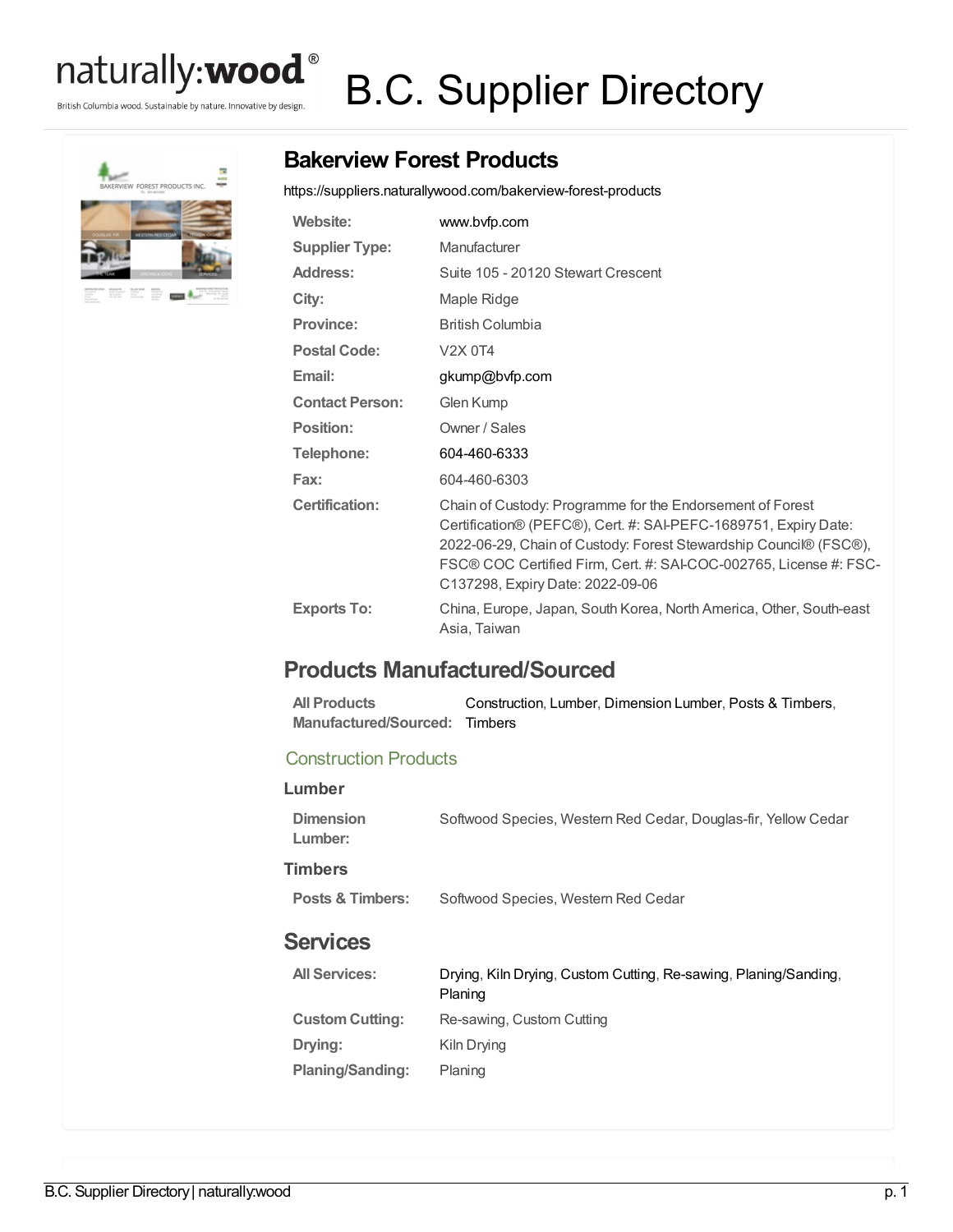

## **Canfor Corporation**

<https://suppliers.naturallywood.com/canfor-corporation>

| Website:               | www.canfor.com                                                                                                                                                                                                                                                                                                                                                                                                                                                                                                                                      |
|------------------------|-----------------------------------------------------------------------------------------------------------------------------------------------------------------------------------------------------------------------------------------------------------------------------------------------------------------------------------------------------------------------------------------------------------------------------------------------------------------------------------------------------------------------------------------------------|
| <b>Supplier Type:</b>  | Manufacturer                                                                                                                                                                                                                                                                                                                                                                                                                                                                                                                                        |
| <b>Address:</b>        | 100-1700 West 75th Avenue                                                                                                                                                                                                                                                                                                                                                                                                                                                                                                                           |
| City:                  | Vancouver                                                                                                                                                                                                                                                                                                                                                                                                                                                                                                                                           |
| Province:              | <b>British Columbia</b>                                                                                                                                                                                                                                                                                                                                                                                                                                                                                                                             |
| <b>Postal Code:</b>    | V6P 6G2                                                                                                                                                                                                                                                                                                                                                                                                                                                                                                                                             |
| Email:                 | arthur.tsai@canfor.com                                                                                                                                                                                                                                                                                                                                                                                                                                                                                                                              |
| <b>Contact Person:</b> | Arthur Tsai                                                                                                                                                                                                                                                                                                                                                                                                                                                                                                                                         |
| Position:              | Advisor, Corporate Communications & Marketing                                                                                                                                                                                                                                                                                                                                                                                                                                                                                                       |
| Telephone:             | 604-264-6213                                                                                                                                                                                                                                                                                                                                                                                                                                                                                                                                        |
| Fax:                   | 604-264-6217                                                                                                                                                                                                                                                                                                                                                                                                                                                                                                                                        |
| <b>Certification:</b>  | Chain of Custody: Forest Stewardship Council® (FSC®), FSC® COC<br>Certified Firm, Cert. #: KF-COC-001058, License #: FSC-C153948,<br>Expiry Date: 2022-04-25, Forest Management: Sustainable Forestry<br>Initiative® (SFI®), Cert. #: PRI-SFI-FM-079, Expiry Date: 2024-06-06,<br>11,146,398 ha, Chain of Custody: Sustainable Forestry Initiative®<br>(SFI®), Cert. #: PRI-SFI-COC-076, Expiry Date: 2022-06-05, Chain of<br>Custody: Programme for the Endorsement of Forest Certification®<br>(PEFC®), Cert. #: 1480.11, Expiry Date: 2022-06-20 |
| <b>Exports To:</b>     | Vietnam, China, Europe, India, Japan, Middle East, North America,<br>South Korea, South-east Asia, Taiwan                                                                                                                                                                                                                                                                                                                                                                                                                                           |

## **Products Manufactured/Sourced**

| <b>All Products</b> | Construction, Lumber, Dimension Lumber, Machine Stress-Rated                           |
|---------------------|----------------------------------------------------------------------------------------|
|                     | Manufactured/Sourced: Lumber, Metric Sized Lumber, Pulp & Paper, Pulp, Bleached Chemi- |
|                     | Termo Mechanical Pulp (BCTMP), Northern Bleached Softwood                              |
|                     | Kraft (NBSK)                                                                           |

#### Construction Products

| ۰.<br>×<br>×<br>v |
|-------------------|
|-------------------|

| <b>Dimension</b><br>Lumber:                    | Mixed Species, Douglas-fir/Larch (DF-L), Spruce-Pine-Fir (SPF) |
|------------------------------------------------|----------------------------------------------------------------|
| <b>Machine Stress-</b><br><b>Rated Lumber:</b> | Mixed Species, Douglas-fir/Larch (DF-L), Spruce-Pine-Fir (SPF) |
| <b>Metric Sized</b><br>Lumber:                 | Mixed Species, Douglas-fir/Larch (DF-L), Spruce-Pine-Fir (SPF) |

#### Pulp & Paper

#### **Pulp**

| <b>Bleached Chemi-</b>   | <b>Species Not Specified</b> |
|--------------------------|------------------------------|
| <b>Termo Mechanical</b>  |                              |
| Pulp (BCTMP):            |                              |
|                          |                              |
| <b>Northern Bleached</b> | Species Not Specified        |
| Softwood Kraft           |                              |